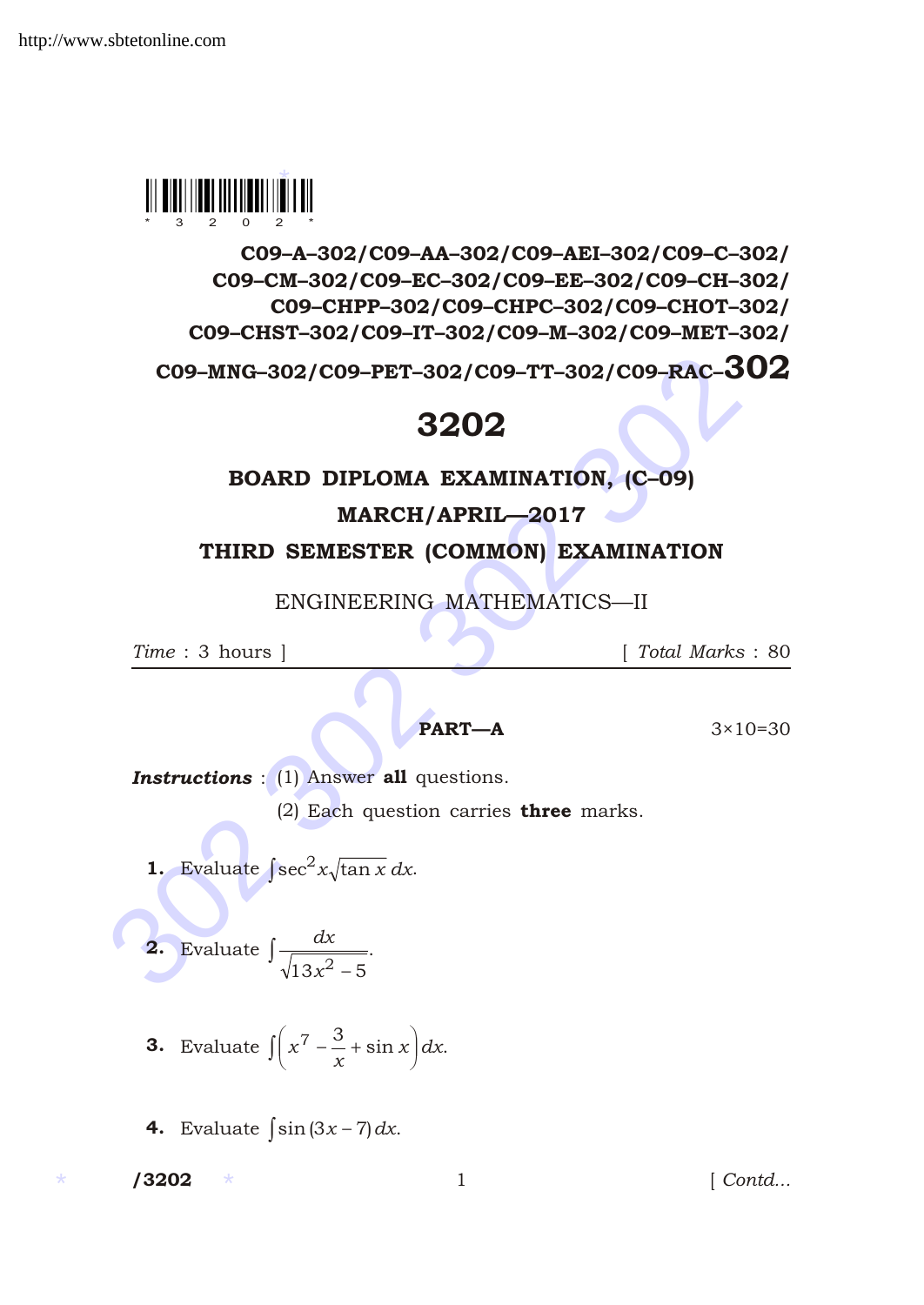- 5. Evaluate  $\overrightarrow{xe}^x dx$ .
- 6. Evaluate  $\log (\sin x)$ *x x dx*.

**7.** Evaluate 
$$
\frac{\frac{\sqrt{3}}{2}}{\frac{1}{\sqrt{2}}}\frac{1}{\sqrt{1-x^2}}dx
$$
.

**8.** Find the particular integral of  $(D^2 \t1)y$  $\cos 3x$ .

**9.** Solve 
$$
\sqrt{(1 + y^2)} dx
$$
  $\sqrt{(1 + x^2)} dy$  0.

32 302 312 302 312 302 312 42 302 312 42 42 52 42 42 52 42 52 42 52 42 52 53 42 42 52 52 42 42 52 52 42 42 52 52 42 42 52 52 42 42 52 52 42 42 52 52 42 42 52 52 42 42 52 52 42 42 52 52 42 42 52 52 42 42 52 52 42 42 52 52 10. Find the differential equation whose solution is  $y$  *Ae*  $^x$  $Be^{x}$ where *A*, *B* are arbitrary constants.

$$
PART - B \t\t 10 \times 5 = 50
$$

*Instructions* : (1) Answer *any* five questions.

(2) Each question carries ten marks.

**11.** (*a*) Evaluate 
$$
\frac{x}{x^2 - 12x - 35} dx
$$
.

(b) Evaluate 
$$
\tan^{-1} \frac{3x - x^3}{1 - 3x^2} dx
$$
.

- 12.  $(a)$  Evaluate  $\cos^3 \sin^4 d$ .
	- *(b)* Evaluate  $\cos 2x \cos x \, dx$ .
- 13. *(a)* Find the volume of the cylinder with radius *r* and height *h* using the method of integration.
	- *(b)* Find the RMS value of sin *pt*  $\cos qt$  in the range *t* 0 to *t* 2, where *p*, *q* are integers.

\* \*

[  $Contd...$